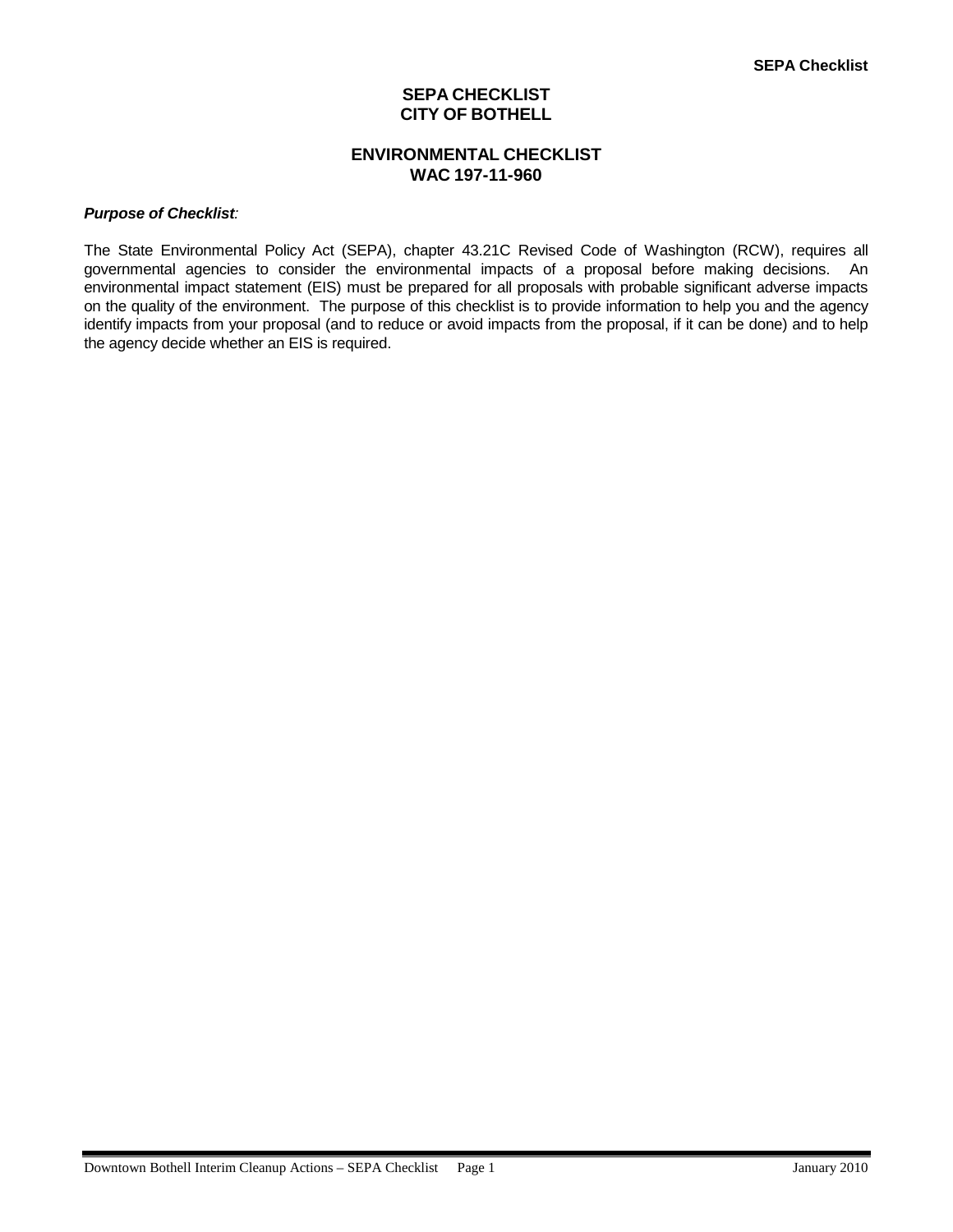# **A. BACKGROUND INFORMATION**

1. Name of proposed project, if applicable:

# **Downtown Bothell Interim Cleanup Actions**

2. Name of applicant:

**City of Bothell**

- 3. Address and phone number of applicant and contact person: **Steve Anderson Deputy City Manager 18305 101st Ave. NE Bothell, WA 98011 425-486-3256**
- 4. Date checklist prepared:

# **January 2010**

5. Agency requesting checklist:

# **Washington State Department of Ecology**

6. Proposed timing or schedule (including phasing, if applicable):

# **Interim cleanup actions are expected to begin in 2010 and will last through 2011.**

7. Do you have any plans for future additions, expansion, or further activity related to or connected with this proposal? If yes, explain.

**The interim cleanup actions will precede the redevelopment of State Route (SR) 522 and SR 527 being completed by the City of Bothell during the period of mid-2010 through 2012 as a project known as the "Crossroads project". The interim actions could be completed as a component of the Crossroads Project. Permits for the Crossroads project have already been issued under a separate NEPA/SEPA action and other approvals.**

8. List any environmental information you know about that has been prepared, or will be prepared, directly related to this proposal.

**The following environmental information has been prepared for the project:**

- **Draft Remedial Investigation/Feasibility Studies (RI/FSs) for three Agreed Order (AO) sites (Landing, Riverside, and Paint and Decorating) (Parametrix, December 2009)**
- **Draft Interim Action Plans for three AO sites (Parametrix, December 2009)**

**The following related environmental information has been prepared for the Crossroads project:**

- **NEPA Documented Categorical Exclusion (DCE) Discipline Report for Hazardous Material, Geology and Soils (HWA GeoSciences, July 2009)**
- **Biological Assessment (Perteet Inc., April 2009)**
- **Critical Area Study and Mitigation Report (Perteet Inc., September 2009)**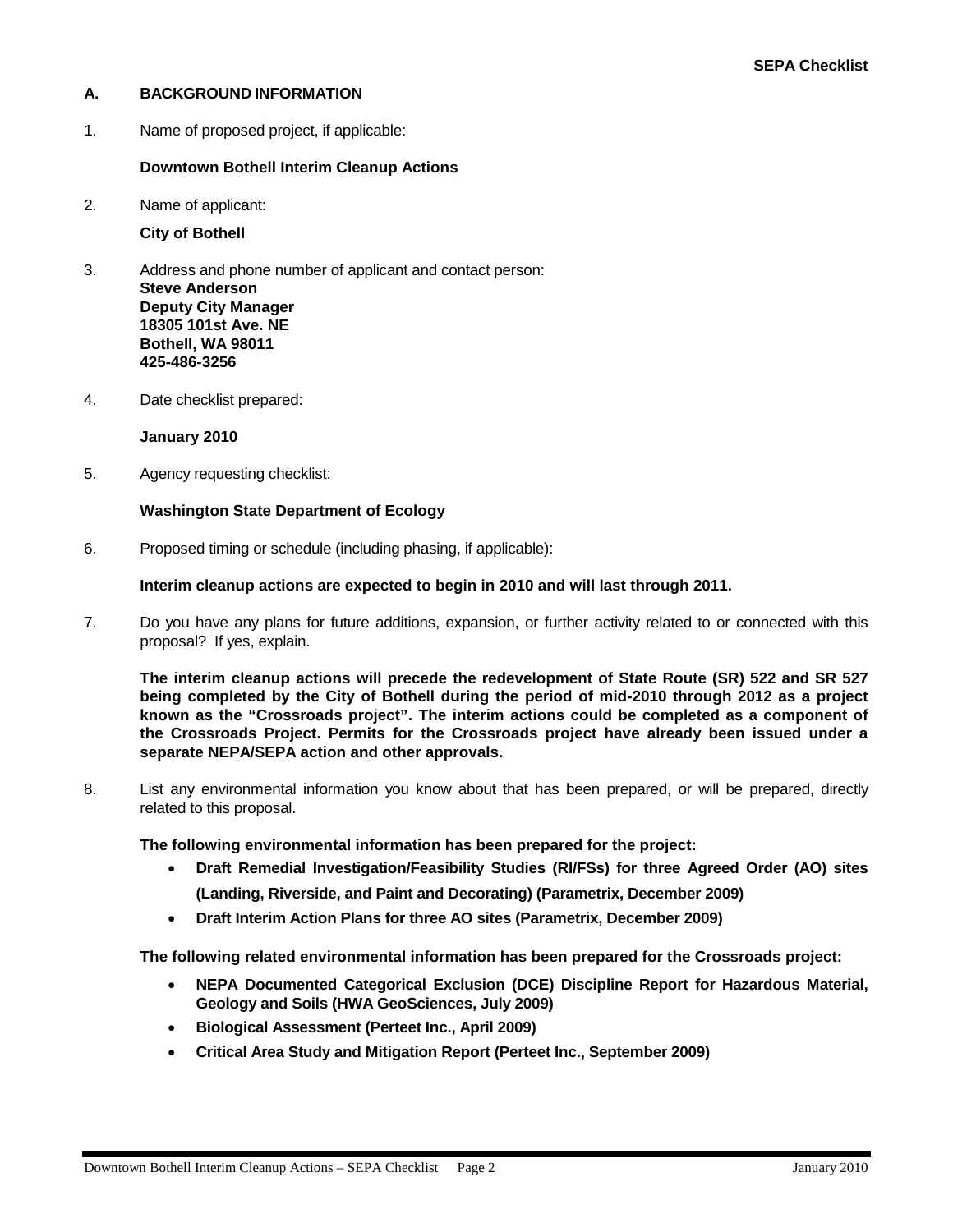9. Do you know whether applications are pending for governmental approvals of other proposals directly affecting the property covered by your proposal? If yes, explain.

# **Some environmental approvals associated with SR 522 and SR 527 improvements are pending.**

- 10. List any government approvals or permits that will be needed for your proposal, if known.
	- **National Pollutant Discharge Elimination System (NPDES) General Construction Permit Application. The permit obtained for the Crossroads Project will cover the interim actions.**
	- **Permit from King County to discharge treated contaminated groundwater to the sanitary sewer. This permit will be applied for and obtained by the Contractor.**

**[NOTE: The interim actions are procedurally exempt from certain local and state permits and approvals under RCW 70.105D.090 (Remedial actions — Exemption from procedural requirements).** 

11. Give brief, complete description of your proposal, including the proposed uses and the size of the project and site. There are several questions later in this checklist that ask you to describe certain aspects of your proposal. You do not need to repeat those answers on this page. (Lead agencies may modify this form to include additional specific information on project description.)

**The project involves interim cleanup action at three AO sites (Landing, Riverside, and Paint and Decorating) located to the south of the current SR 522 alignment. A summary of contaminants of concern and interim cleanup action plans for each site is included in Attachment 1. Future use includes construction of the SR 522 realignment over portions of the sites.**

12. Location of the proposal. Give sufficient information for a person to understand the precise location of your proposed project, including a street address, if any, and section, township, and range, if known. If a proposal would occur over a range of area, provide the range or boundaries of the site(s). Provide a legal description, site plan, vicinity map, and topographic map, if reasonably available. While you should submit any plans required by the agency, you are not required to duplicate maps or detailed plans submitted with any permit applications related to this checklist.

**The project is located within the City of Bothell's historic center. The three AO sites are surrounded by SR 522 to the north, east, and west and NE 180th Street to the south, as shown in the attached Figure 1. The project is located in township 26 North, range 5 east, Sections 7 and 8.**

# **B. ENVIRONMENTAL ELEMENTS**

# **1. Earth**

a. General description of the site (underline): flat, rolling, hilly, steep slopes, mountainous, other.

**The Landing site is predominantly flat and developed, with vegetated, gradual slopes towards Horse Creek along the eastern site boundary. The Riverside site is also predominantly flat and undeveloped but slopes steeply on the western boundary towards Horse Creek. The Paint and Decorating site slopes gradually to the south/southeast.**

b. What is the steepest slope on the site (approximate percent slope)?

**The steepest slopes within the project area exist next to Horse Creek, which is located between the Landing and Riverside sites, and are approximately 45 percent.**

c. What general types of soils are found on the site (for example, clay, sand, gravel, peat, muck)? If you know the classification of agricultural soils, specify them and note any prime farmland.

**Based on observations made during Landing site investigations, Site-specific soil stratigraphy typically consists of approximately 5 to 8 feet of silty sand fill over alluvial soil**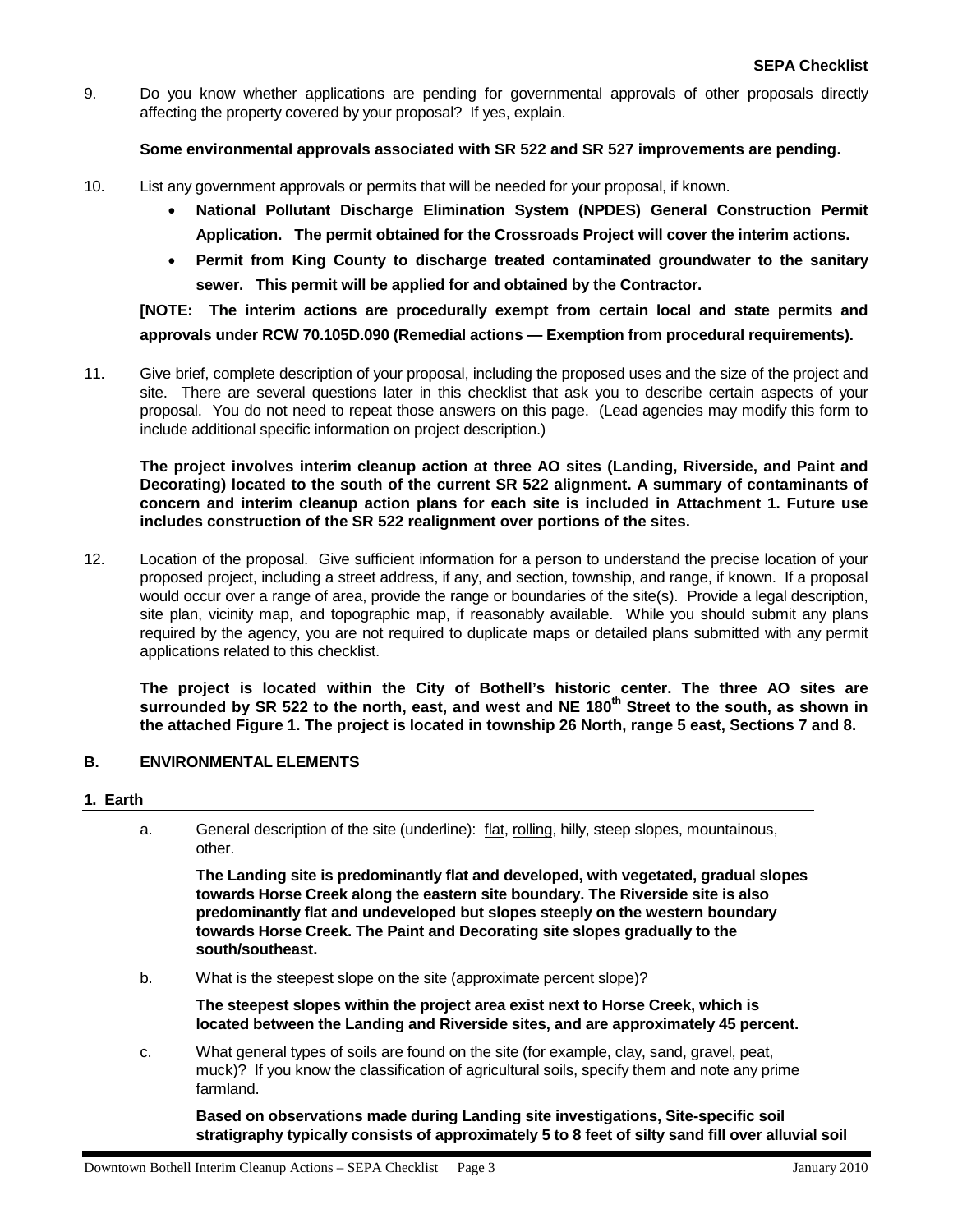**consisting of interbedded silt and peat. Interbedded alluvial sand and silt was encountered between 8 and 20 feet below ground surface (bgs).**

**Based on observations made during Riverside site investigations, the soil typically consists of approximately 4 to 9 feet of silty sand to sandy silt fill with occasional debris over alluvial soil consisting of interbedded silt, sandy silt, peat, and silty sand to a depth of 20 to 25 feet bgs. A buried soil (paleosol) horizon was observed at some locations at the fill-alluvium contact. Much of the fill material is likely dredged spoils placed on the property from realignment of the Sammamish River in the 1960s. Below these deposits is predominantly dense sand with variable gravel to a depth of 40 to 50 feet bgs.**

**Based on subsurface investigations conducted at properties near the Paint and Decorating site, soils typically consist of silty sand fill over alluvial soil consisting of interbedded silt and peat. Interbedded alluvial sand and silt occurs below the peat. Much of the fill material is likely dredged spoils placed on the property from realignment of the Sammamish River in the 1960s.**

d. Are there surface indications or history of unstable soils in the immediate vicinity? If so, describe.

**Liquefaction-prone deposits and peat soils are located along the banks of the Sammamish River, which are south of the three AO sites (Imagine Bothell Comprehensive Plan 2004).**

e. Describe the purpose, type, and approximate quantities of any filling or grading proposed. Indicate source of fill.

**Cleanup will require excavation of contaminated soil and placement of clean backfill at the three AO sites. This will include the excavation of up to 7,000 cubic yards of soil, as detailed in Attachment 1. Clean backfill will be generated from a state-approved source.**

f. Could erosion occur as a result of clearing, construction, or use? If so, generally describe.

**Temporary erosion may occur during and immediately following excavation activities. Erosion control will be achieved through the implementation of Best Management Practices (BMPs).**

g. About what percent of the site will be covered with impervious surfaces after project construction (for example, asphalt or buildings)?

**No new impervious surface will be added to the sites as part of the interim cleanup action.** 

h. Proposed measures to reduce or control erosion, or other impacts to the earth, if any:

**Implementation of temporary erosion control measures and BMPs (such as filter fabric over catch basins) will be used during cleanup action.**

# **2. Air**

a. What types of emissions to the air would result from the proposal (i.e., dust, automobile, odors, industrial wood smoke) during construction and when the project is completed? If any, generally describe and give approximate quantities if known.

**Traffic associated with interim cleanup action activities may increase congestion, which would temporarily increase emissions from idling vehicles.**

**The project is located within a carbon monoxide maintenance area and is included in the Metropolitan Transportation Plan (MTP) for air quality. As such, the project will meet requirements of Puget Sound Air Quality Maintenance Plans.**

**There is also potential odor associated with removal of petroleum-contaminated soil.**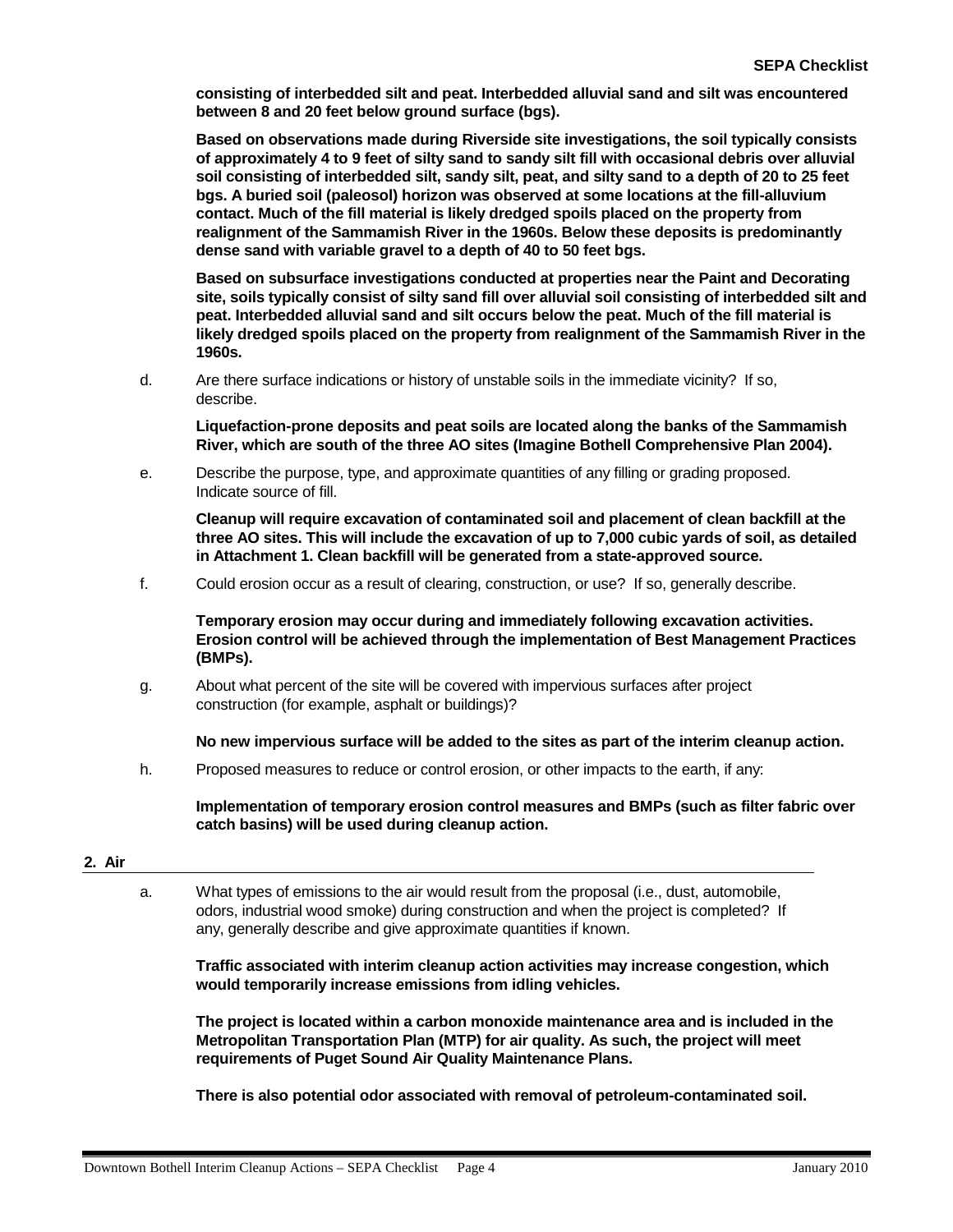b. Are there any off-site sources of emissions or odor that may affect your proposal? If so, generally describe.

**No**.

c. Proposed measures to reduce or control emissions or other impacts to air, if any:

**The overall project will include typical mitigation measures to minimize short-term air quality effects caused by dust and heavy equipment emissions. Mitigation measures include:**

- **Require all City crews and contractors to comply with Puget Sound Clean Air Agency (PSCAA) regulations for dust control during construction.**
- **Maintain the engines of equipment according to manufacturers' specifications.**
- **Minimize idling equipment while not in use.**

#### **3. Water**

- a. Surface:
- 1) Is there any surface water body on or in the immediate vicinity of the site (including yearround and seasonal streams, saltwater, lakes, ponds, wetlands)? If yes, describe type and provide names. If appropriate, state what stream or river it flows into.

**Horse Creek, a tributary of the Sammamish River, flows from north to south between the Landing and Riverside sites. The Sammamish River is located south of the project area. Wetland A, a Category III wetland, is located nearby, south of NE 180th and east of the project area.**

2) Will the project require any work over, in, or adjacent to (within 200 feet) the described waters? If yes, please describe and attach available plans.

**Construction activities related to the excavation of contaminated soils at the Riverside site will occur within 200 feet of the described waters. Although a conditional use permit regulated under the City's Shoreline Management Program will be issued under the roadway construction project for construction activities occurring within 200 feet of the described waters, the interim cleanup actions are exempt from the procedural requirementsfrom the shoreline permit requirements. See, Section A.10 above, and RCW 70.105D.090.**

3) Estimate the amount of fill and dredge material that would be placed in or removed from surface water or wetlands and indicate the area of the site that would be affected. Indicate the source of fill material.

#### **None.**

4) Will the proposal require surface water withdrawals or diversions? Give general description, purpose, and approximate quantities if known.

# **No.**

5) Does the proposal lie within a 100-year floodplain? If so, note location on the site plan.

#### **FEMA has mapped the Horse Creek channel as flood way and flood plain.**

6) Does the proposal involve any discharges of waste materials to surface waters? If so, describe the type of waste and anticipated volume of discharge.

**No.**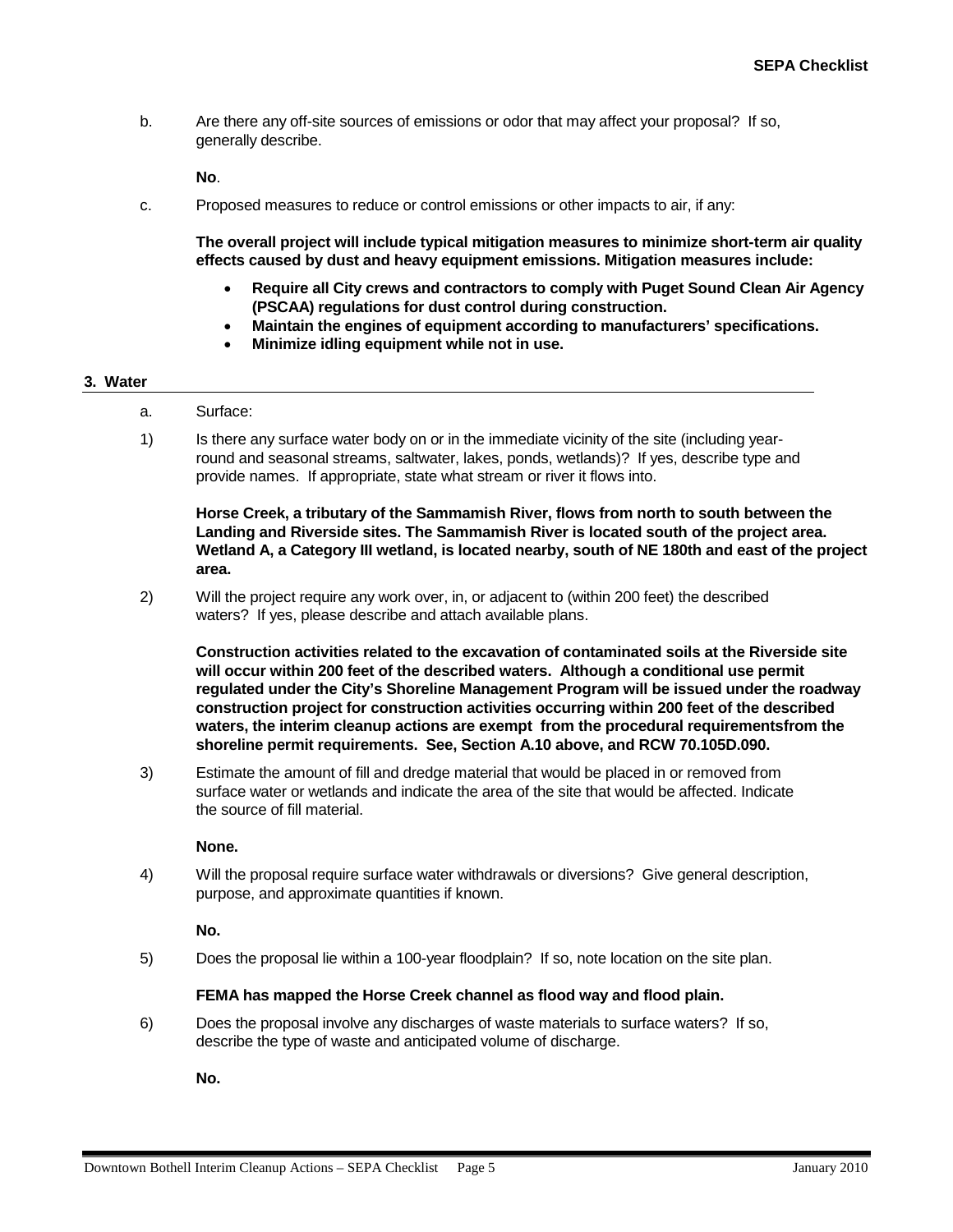- b. Ground:
- 1) Will ground water be withdrawn, or will water be discharged to ground water? Give general description, purpose, and approximate quantities if known.

**Dewatering activities may be required during excavation at the three AO sites. Dewatering water will be treated as necessary to meet discharge limits to the King County Metro sanitary sewer. The use of Temporary Erosion and Sediment Controls (TESCs) and BMPs will limit the extent of potential exposure and long-term effects to soils, groundwater, and surface waters.**

2) Describe waste material that will be discharged into the ground from septic tanks or other sources, if any (for example: Domestic sewage; industrial, containing the following chemicals. . . ; agricultural; etc.). Describe the general size of the system, the number of such systems, the number of houses to be served (if applicable), or the number of animals or humans the system(s) are expected to serve.

#### **None.**

- c. Water runoff (including stormwater):
- 1) Describe the source of runoff (including storm water) and method of collection and disposal, if any (include quantities, if known). Where will this water flow? Will this water flow into other waters? If so, describe.

**Possible stormwater runoff generated at the site during completion of interim actions will be properly controlled using temporary erosion control measure and applicable BMPs to eliminate off-site runoff potential.**

2) Could waste materials enter ground or surface waters? If so, generally describe.

#### **No. Proper control measures will be implemented.**

d. Proposed measures to reduce or control surface, ground, and runoff water impacts, if any:

**During interim cleanup actions, Minimization Measures (MMs), BMPs, a Stormwater Pollution Prevention Plan (SWPPP), and a Spill Prevention Control and Countermeasures (SPCC) plan will be implemented and maintained throughout the construction period. SWPPP will include truck track-out prevention measures (wheel wash, quarry spall pad).**

# **4. Plants**

- a. Check or circle types of vegetation found on the site:
	- \_**X**\_ deciduous tree: **alder, maple**, aspen, other
	- \_**X**\_ evergreen tree: **fir, cedar, pine, other**
	- \_**X**\_ shrubs
	- \_**X**\_ grass
	- pasture
	- crop or grain
	- \_**X**\_ wet soil plants: cattail, buttercup, bullrush, skunk cabbage, other
	- water plants: water lily, eelgrass, milfoil, other
	- \_**X**\_ other types of vegetation
- b. What kind and amount of vegetation will be removed or altered?

**Some deciduous trees on the Paint and Decorating site will be removed during excavation.**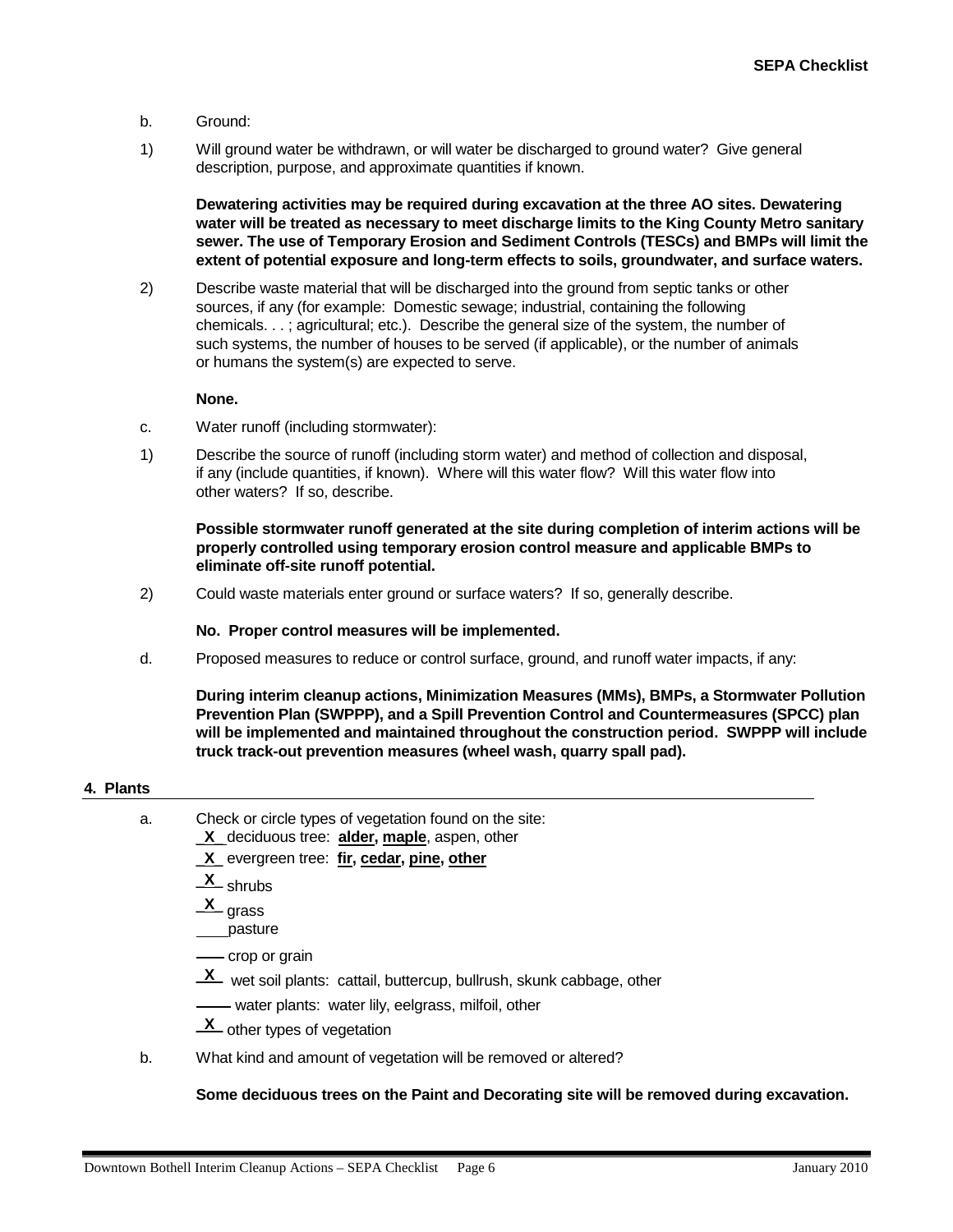c. List threatened or endangered species known to be on or near the site.

#### **There are no plant species of federal concern or included in the Washington Natural Heritage Program database in the project area.**

d. Proposed landscaping, use of native plants, or other measures to preserve or enhance vegetation on the site, if any:

#### **No replacement trees or landscaping will be planted as part of the interim cleanup action.**

#### **5. Animals**

a. Underline any birds and animals which have been observed on or near the site or are known to be on or near the site:

**birds: hawk, heron, eagle**, songbirds, **other mammals**: deer, bear, elk, beaver, other **fish**: bass, **salmon, trout** , herring, shellfish, other

b. List any threatened or endangered species known to be on or near the site.

**Threatened and endangered species near the project area include the following species and type: Chinook salmon, Coho salmon, bull trout, and steelhead.**

c. Is the site part of a migration route? If so, explain.

**The project area is located within the Pacific Coast Flyway. This intercontinental migration corridor includes Puget Sound and supports a variety of species.**

d. Proposed measures to preserve or enhance wildlife, if any:

**None.**

#### **6. Energy and natural resources**

a. What kinds of energy (electric, natural gas, oil, wood stove, solar) will be used to meet the completed project's energy needs? Describe whether it will be used for heating, manufacturing, etc.

# **Electricity and petroleum fuels may be used to operate equipment during the interim cleanup action.**

b. Would your project affect the potential use of solar energy by adjacent properties? If so, generally describe.

**No.**

c. What kinds of energy conservation features are included in the plans of this proposal? List other proposed measures to reduce or control energy impacts, if any:

**None.**

# **7. Environmental health**

a. Are there any environmental health hazards, including exposure to toxic chemicals, risk of fire and explosion, spill, or hazardous waste, that could occur as a result of this proposal? If so, describe.

**The Landing, Riverside, and Paint and Decorating sites are under AOs to address soil and groundwater contamination related to historical releases of hazardous substances at the sites. Based on field investigations completed, Draft Interim Action Plans were prepared in December 2009 to address contamination at the three sites. A summary of contaminants of**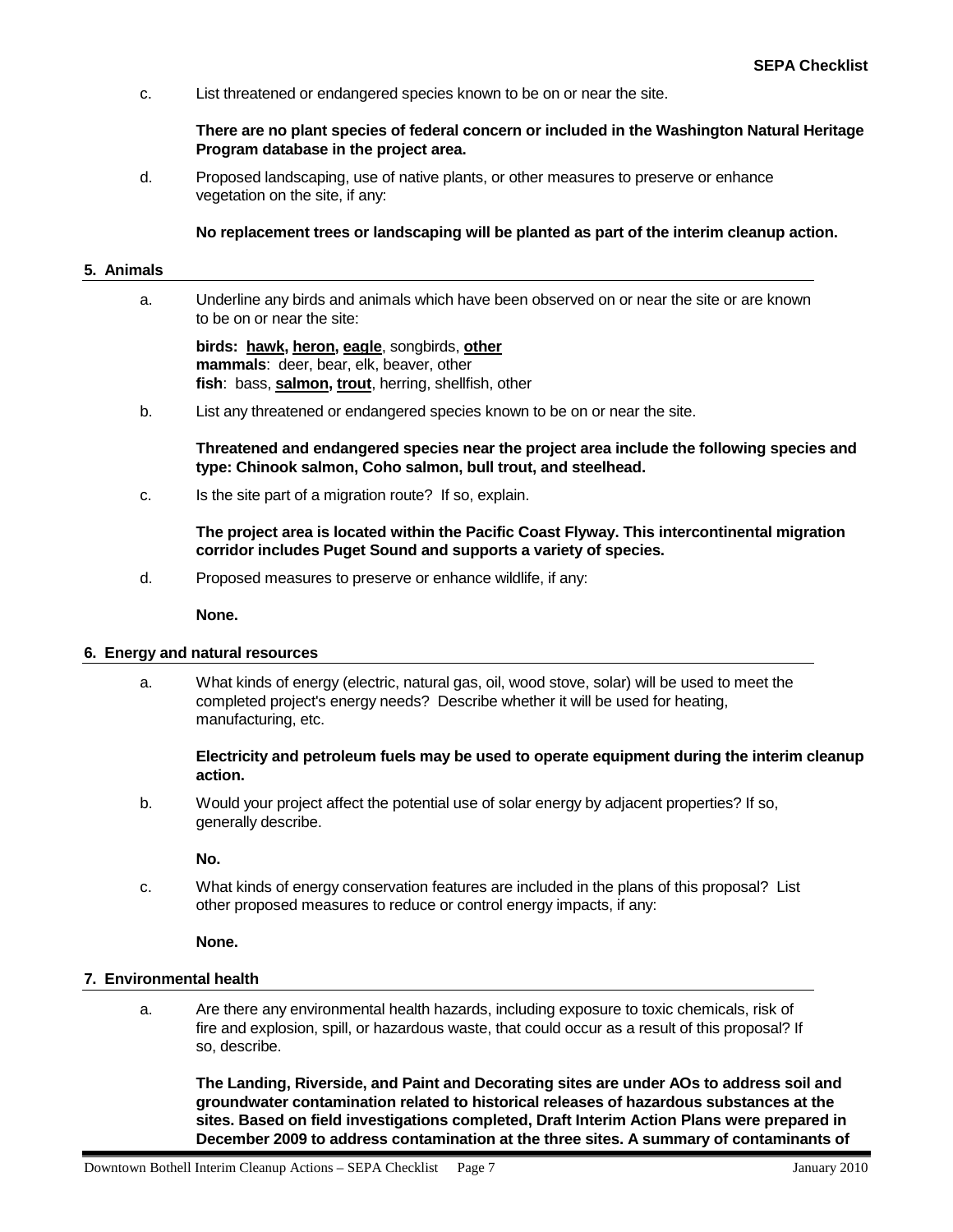# **concern and interim action plans for each site is included in Attachment 1.**

1) Describe special emergency services that might be required.

**It is not anticipated that special emergency services will be required for the project.**

2) Proposed measures to reduce or control environmental health hazards, if any:

**Current risks from contaminants in soil appear limited. A health and safety plan will be prepared for excavation and remedial action related to contaminated soil removal. The most likely exposure risk is to construction workers during soil-disturbing activities. BMPs, including dust suppression, will be utilized during the interim cleanup action to reduce contact with environmental health hazards. Based on the proposed future site development, the human and ecological receptors would have limited risk of direct contact because the portion of the sites containing contamination above regulatory standards would be covered by clean soil, roadway, buildings, or pavement.**

**Inhalation of vapors is not anticipated to be a health hazard during interim cleanup action because work will take place in an open-air environment.**

**Cleanup crews will be Hazardous Waste Operator (HAZWOPER) trained in proper handling, and worker safety procedures and practices during the remediation. They will also be wearing the appropriate level of personal protective equipment during operations.**

**Additionally, completion of possible additional final cleanup actions at each AO site in the future will address any remaining residual contamination.**

- b**.** Noise
- 1) What types of noise exist in the area which may affect your project (for example: traffic, equipment, operation, other)?

#### **No existing noises in the area are expected to affect the project.**

2) What types and levels of noise would be created by or associated with the project on a short-term or a long-term basis (for example: traffic, construction, operation, other)? Indicate what hours noise would come from the site.

**Construction vehicles and equipment will generate temporary noise during clearing, excavation, and placement of backfill. Interim cleanup action will occur during the hours permitted by the Bothell Municipal Code for construction noise.**

3) Proposed measures to reduce or control noise impacts, if any:

# **Project construction hours will be limited to the City's standard construction hour requirements.**

#### **8. Land and shoreline use**

a. What is the current use of the site and adjacent properties?

**The three AO sites include commercial property, vacant parcels, and surface parking areas.**

b. Has the site been used for agriculture? If so, describe.

**No.**

c. Describe any structures on the site.

# **Existing structures are comprised mainly of retail and general commercial.**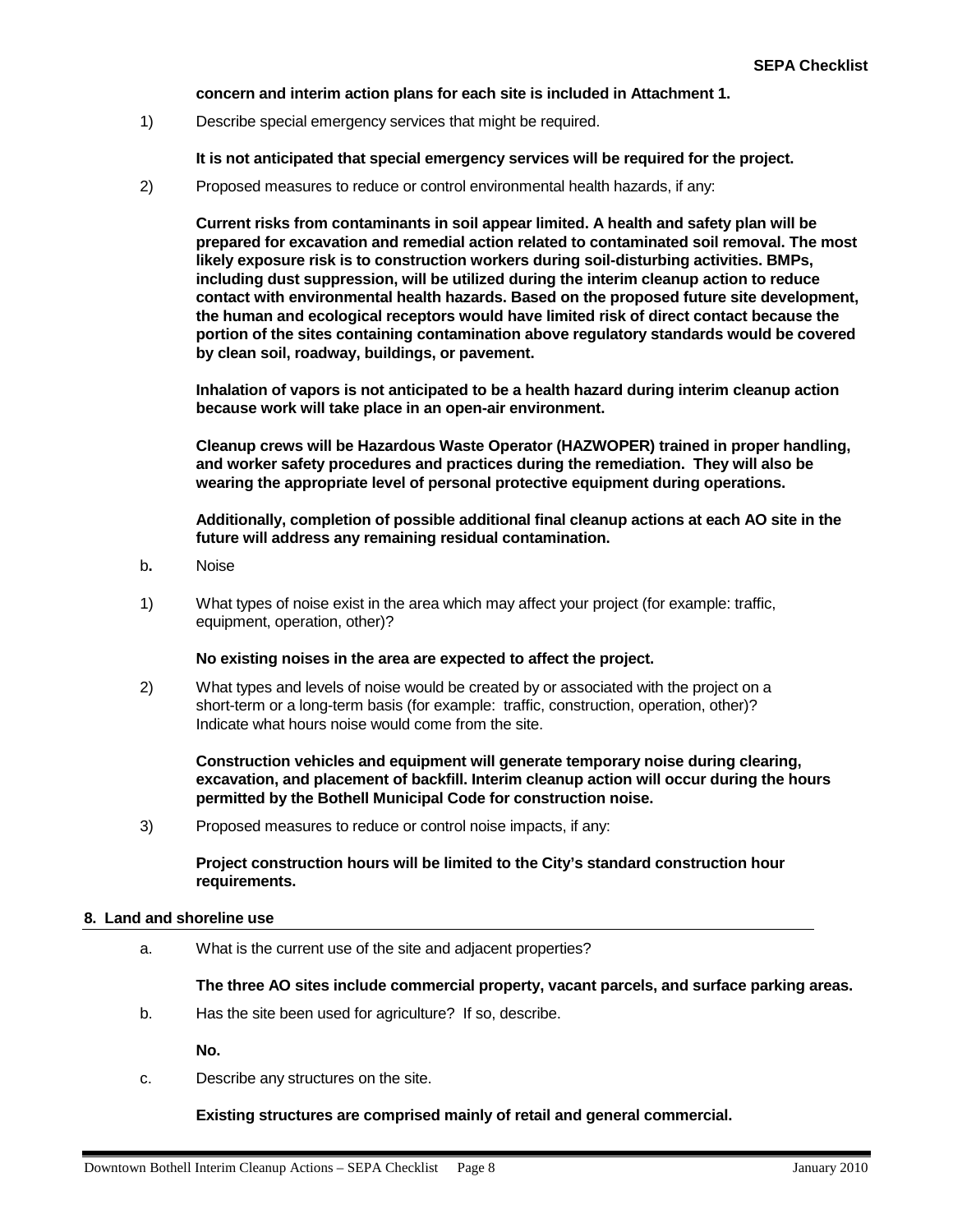d. Will any structures be demolished? If so, what?

#### **All structures on the AO sites will be demolished as part of the Crossroads Project**

e. What is the current zoning classification of the site?

# **Zoning designations for the AO sites include:**

- **MVSO (Motor Vehicle Sales Overlay)**
- **P (Park)**

**The three AO sites are also listed as part of the Downtown Bothell Community Activity Center, which provides shopping, personal and professional services, and dining and entertainment opportunities on a city-wide scale.**

**According to the King County Parcel Viewer, the current uses of the AO sites include restaurant/lounge, retail store, and vacant commercial.**

f. What is the current comprehensive plan designation of the site?

**The current comprehensive plan is the same as the current zoning classification of the sites, including MVSO and P designations.**

g. If applicable, what is the current shoreline master program designation of the site?

#### **The City's SMP designates "conservancy" shoreline designations on portions of the Landing and Riverside sites.**

h. Has any part of the site been classified as an "environmentally sensitive" area? If so, specify.

#### **The project area includes Horse Creek.**

i. Approximately how many people would reside or work in the completed project?

# **Following the interim cleanup action, there will be no residences or businesses in the project area.**

j. Approximately how many people would the completed project displace?

**None.**

k. Proposed measures to avoid or reduce displacement impacts, if any:

**The interim actions will not cause any displacement impacts. The City's Downtown Subarea Plan promotes a mix of densities and housing types to meet the needs of people who desire to work and live downtown (Jones and Stokes 2008).**

l. Proposed measures to ensure the proposal is compatible with existing and projected land uses and plans, if any:

**The interim actions provide environmental cleanup that is compatible with existing and projected land uses and plans, including the City's Comprehensive Plan, the City's Downtown Plan, and its Capital Improvement Program.**

# **9. Housing**

a. Approximately how many units would be provided, if any? Indicate whether high, middle, or low-income housing.

**The project does not specifically provide housing units, although the City's Downtown Subarea Plan promotes that a mix of housing income types be built in the project area.**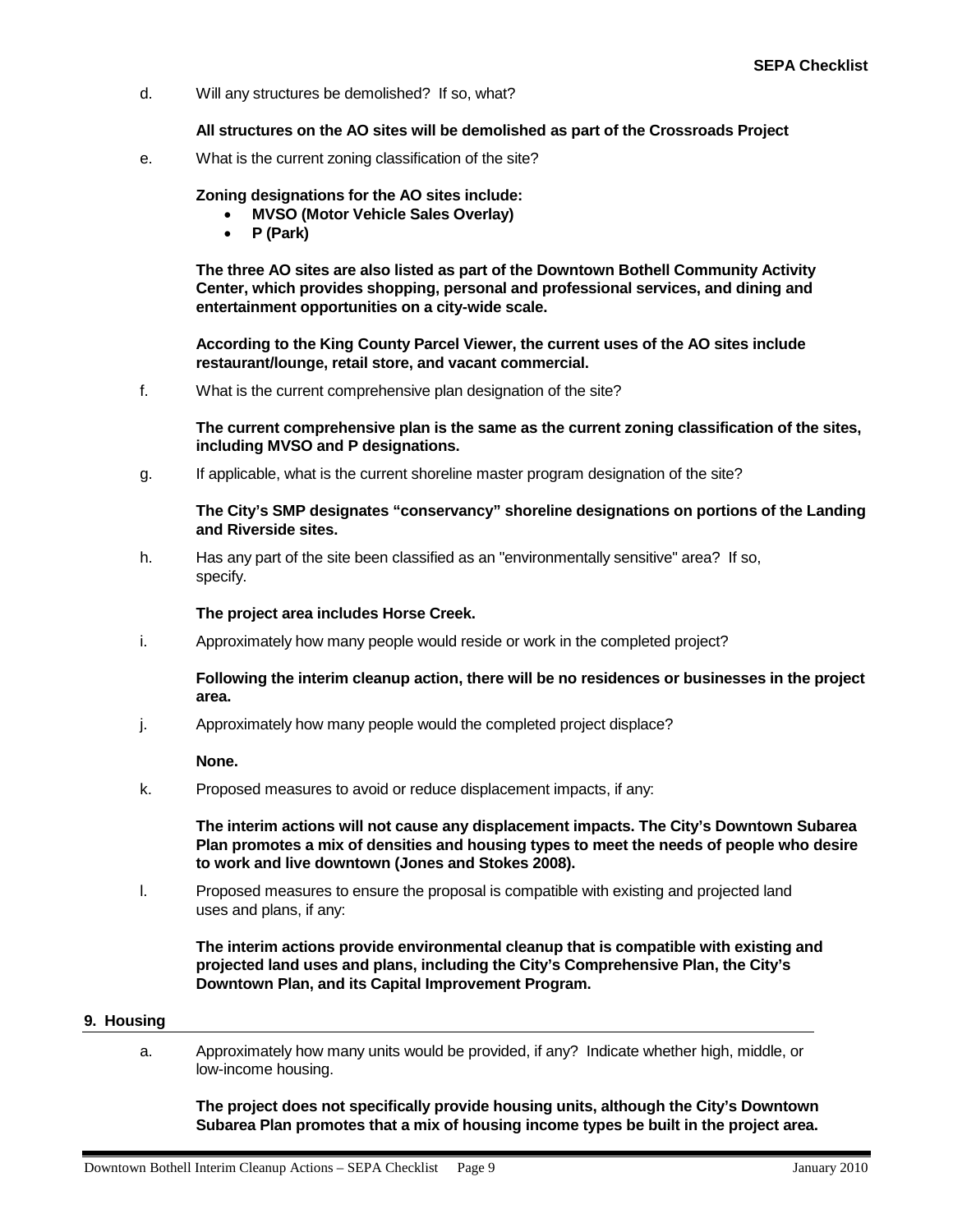b. Approximately how many units, if any, would be eliminated? Indicate whether high, middle, or low-income housing.

#### **No housing units will be eliminated by the project.**

c. Proposed measures to reduce or control housing impacts, if any:

#### **None needed.**

#### **10. Aesthetics**

a. What is the tallest height of any proposed structure(s), not including antennas; what is the principal exterior building material(s) proposed?

#### **No new structures are associated with the project.**

b. What views in the immediate vicinity would be altered or obstructed?

#### **No views will be altered or obstructed.**

c. Proposed measures to reduce or control aesthetic impacts, if any:

#### **None needed.**

#### **11. Light and glare**

a. What type of light or glare will the proposal produce? What time of day would it mainly occur?

#### **None.**

b. Could light or glare from the finished project be a safety hazard or interfere with views?

# **No light or glare will occur as a result of the finished project.**

c. What existing off-site sources of light or glare may affect your proposal?

#### **None.**

d. Proposed measures to reduce or control light and glare impacts, if any:

#### **None needed.**

#### **12. Recreation**

a. What designated and informal recreational opportunities are in the immediate vicinity?

**The Park at Bothell Landing and the Sammamish River Trail are located near the project area, more than 300 feet away. These amenities offer both passive and active recreation opportunities. In addition, the Park at Bothell Landing includes playgrounds, restrooms, parking facilities, and an amphitheater. The 12-plus-acre park is perhaps most heavily used as a leisure area for bicyclists and walkers that pass through on the Sammamish River Trail.**

b. Would the proposed project displace any existing recreational uses? If so, describe.

**No.**

c. Proposed measures to reduce or control impacts on recreation, including recreation opportunities to be provided by the project or applicant, if any:

#### **No impacts on recreation are expected during interim cleanup action because the excavation**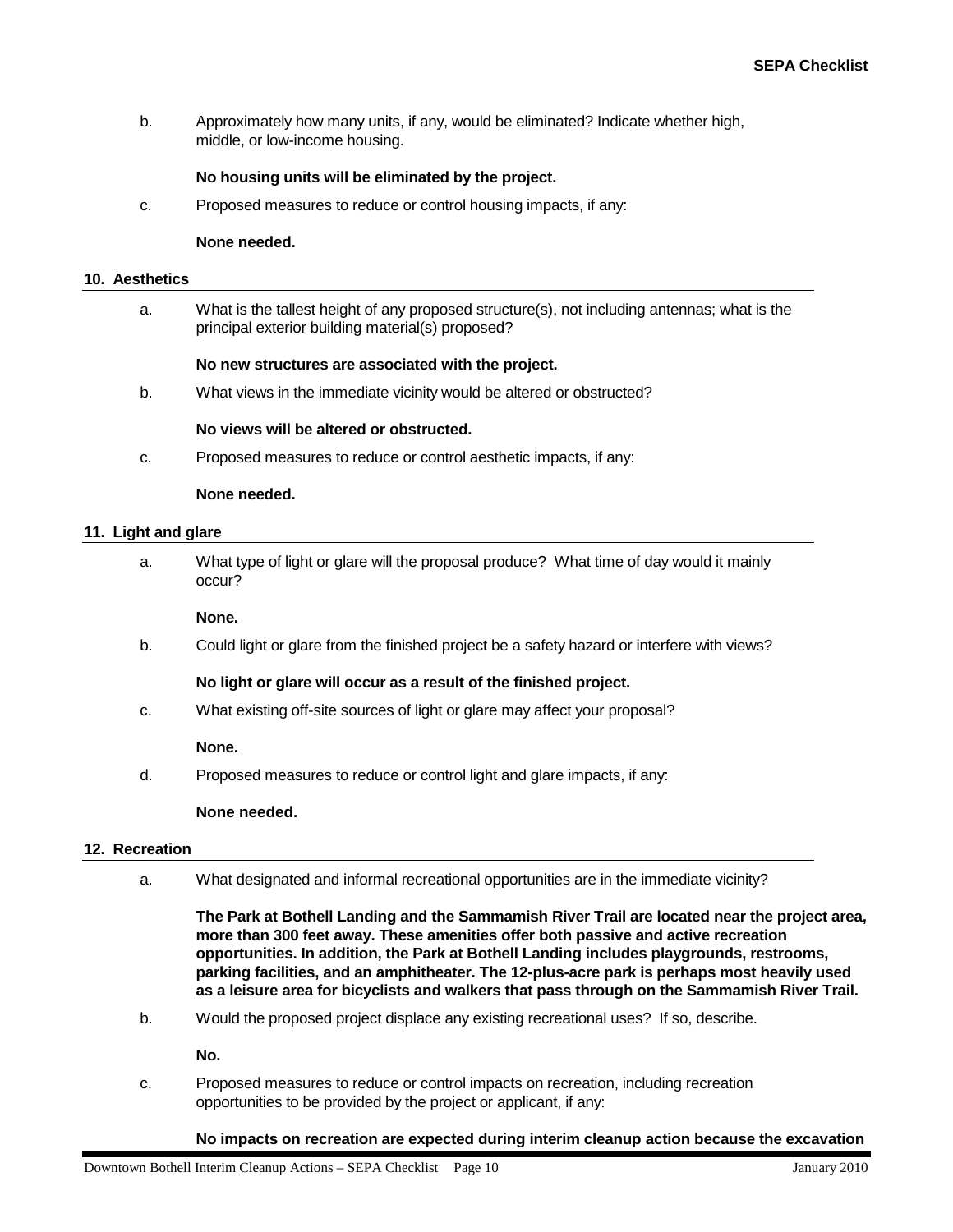# **areas are more than 300 feet away and cordoned off from these public areas.**

#### **13. Historic and cultural preservation**

a. Are there any places or objects listed on, or proposed for, national, state, or local preservation registers known to be on or next to the site? If so, generally describe.

**No individual properties in the project area are listed in the National Register of Historic Places, and no properties or districts have been previously determined eligible for the National Register.**

b. Generally describe any landmarks or evidence of historic, archaeological, scientific, or cultural importance known to be on or next to the site.

**The Park at Bothell Landing, located south of the Landing site, includes four historic structures, which have the following designations:**

- **Bothell's First Schoolhouse (Washington State Heritage Register – WSHR)**
- **William A. Hannan House (WSHR)**
- **Beckstrom's Log Cabin (WSHR) Lytle House (Bothell Register of Historic Landmarks – BRHL)**

**No prehistoric archaeological sites, historic era archaeological sites, or Traditional Cultural Properties were identified within the Area of Potential Effect.**

c. Proposed measures to reduce or control impacts, if any:

**The interim actions project will not impact any historic, cultural, or archaeological resources.**

#### **14. Transportation**

a. Identify public streets and highways serving the site, and describe proposed access to the existing street system. Show on site plans, if any.

# The project area is served by SR 522 and NE 180<sup>th</sup> Street, and access is not expected to be **affected.**

b. Is site currently served by public transit? If not, what is the approximate distance to the nearest transit stop?

**Downtown Bothell is a hub for transit services. Three transit agencies (Sound Transit, King County Metro, and Community Transit) operate 12 bus routes in the downtown area.**

c. How many parking spaces would the completed project have? How many would the project eliminate?

# **The interim actions will not cause changes to any parking spaces.**

d. Will the proposal require any new roads or streets, or improvements to existing roads or streets, not including driveways? If so, generally describe (indicate whether public or private).

**No.**

e. Will the project use (or occur in the immediate vicinity of) water, rail, or air transportation? If so, generally describe.

**No.**

f. How many vehicular trips per day would be generated by the completed project? If known, indicate when peak volumes would occur.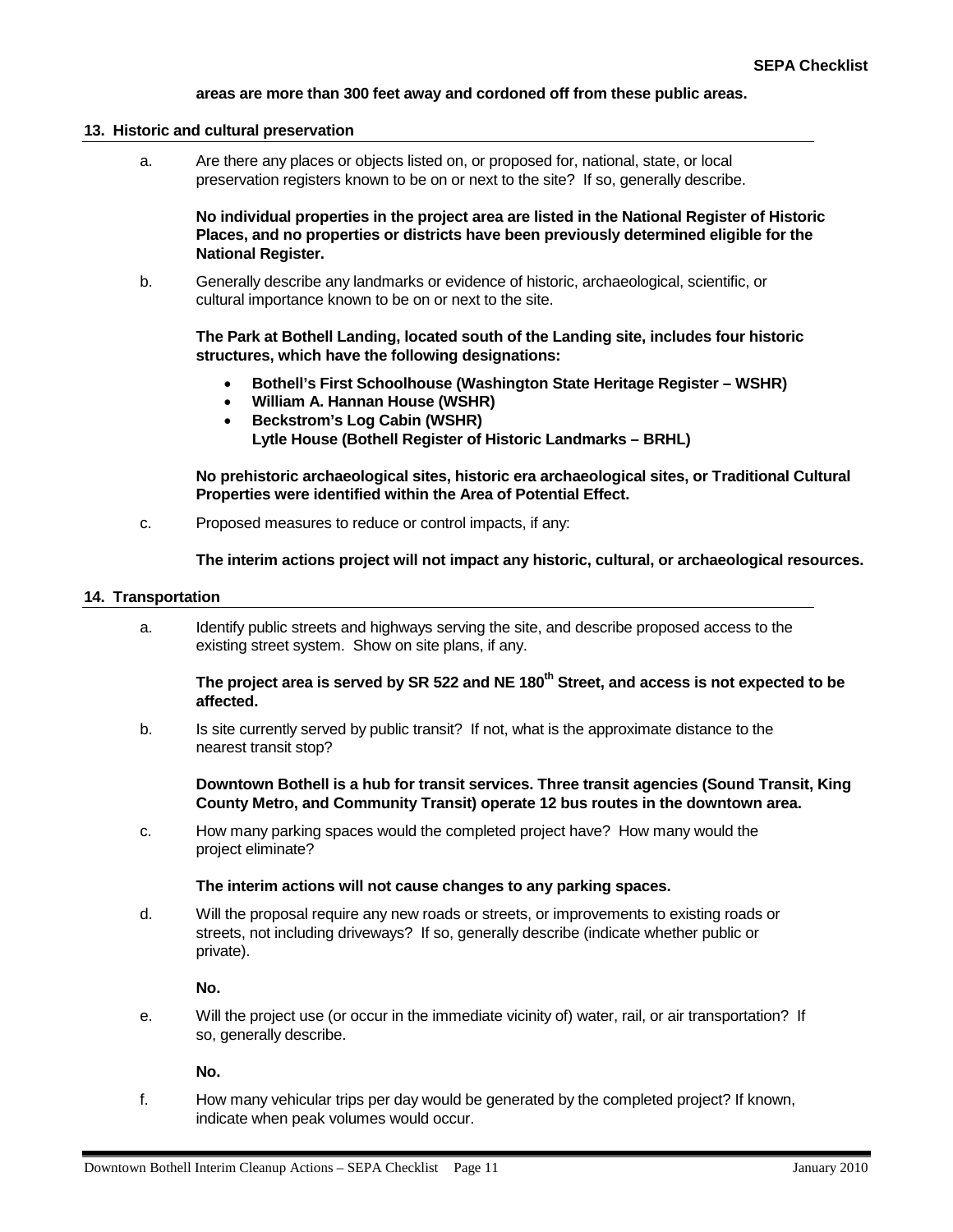None.

g. Proposed measures to reduce or control transportation impacts, if any:

No transportation impacts are expected as a result of the interim action.

#### 15. Public services

a. Would the project result in an increased need for public services (for example: fire protection, police protection, health care, schools, other)? If so, generally describe,

No.

b. Proposed measures to reduce or control direct impacts on public services, if any.

# The project will not directly or adversely affect public services.

#### **16. Utilities**

- a. Underline utilities currently available at the site: electricity, natural gas, water, refuse service, telephone, sanitary sewer, septic system, other.
- b. Describe the utilities that are proposed for the project, the utility providing the service, and the general construction activities on the site or in the immediate vicinity which might be needed.

All of services underlined above exist at the three sites. Water, sewer, and stormwater services are provided by the City of Bothell; electric and gas services provided by Puget Sound Energy; telephone service provided by Verizon; and cable television provided by Comcast.

No new utilities will be constructed as part of the interim actions.

#### C. **SIGNATURE**

The above answers are true and complete to the best of my knowledge. I understand that the lead agency is relying on them to make its decision.

Signature: Date Submitted: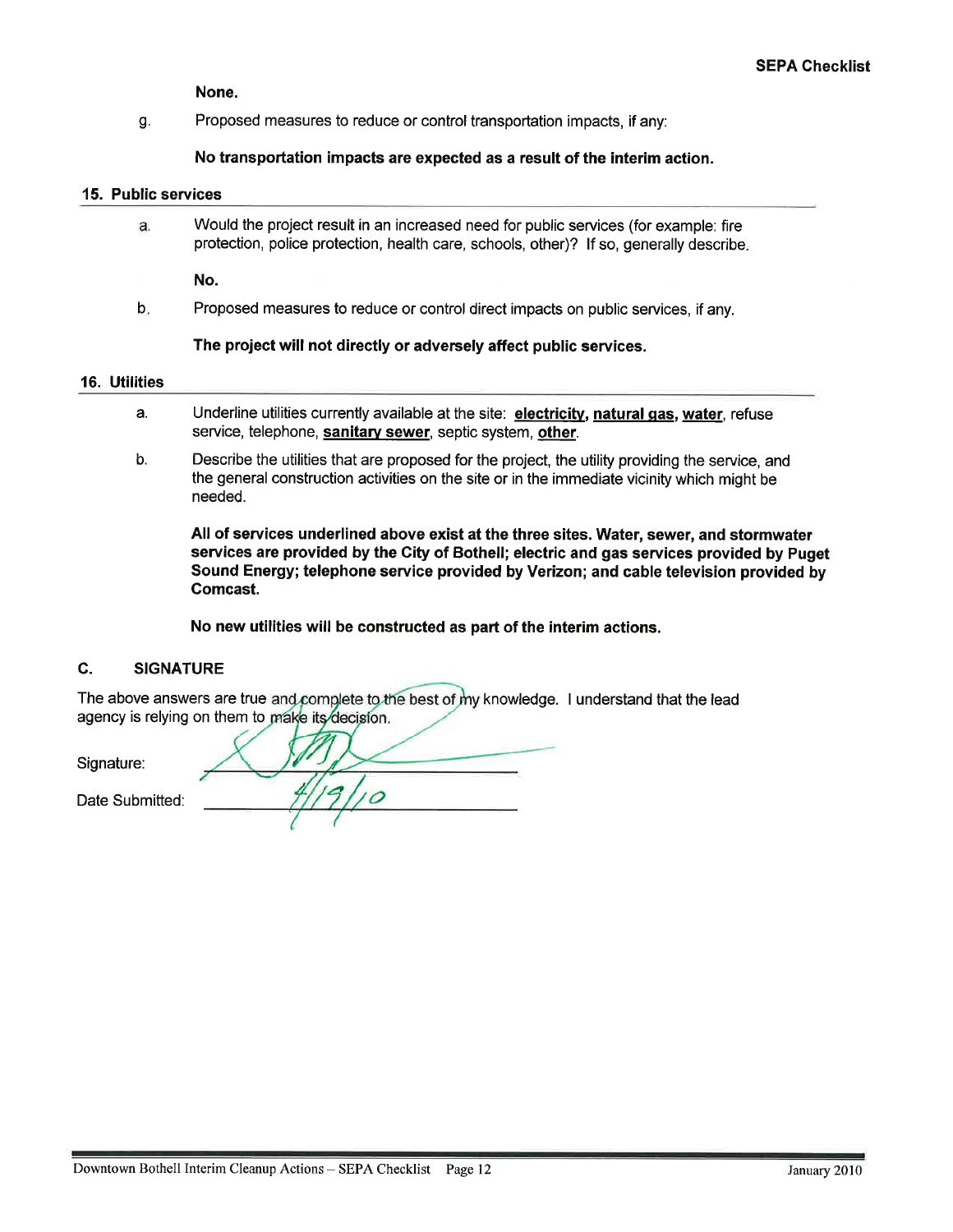

**Figure 1. Map Showing Parcel Boundaries of Three Sites**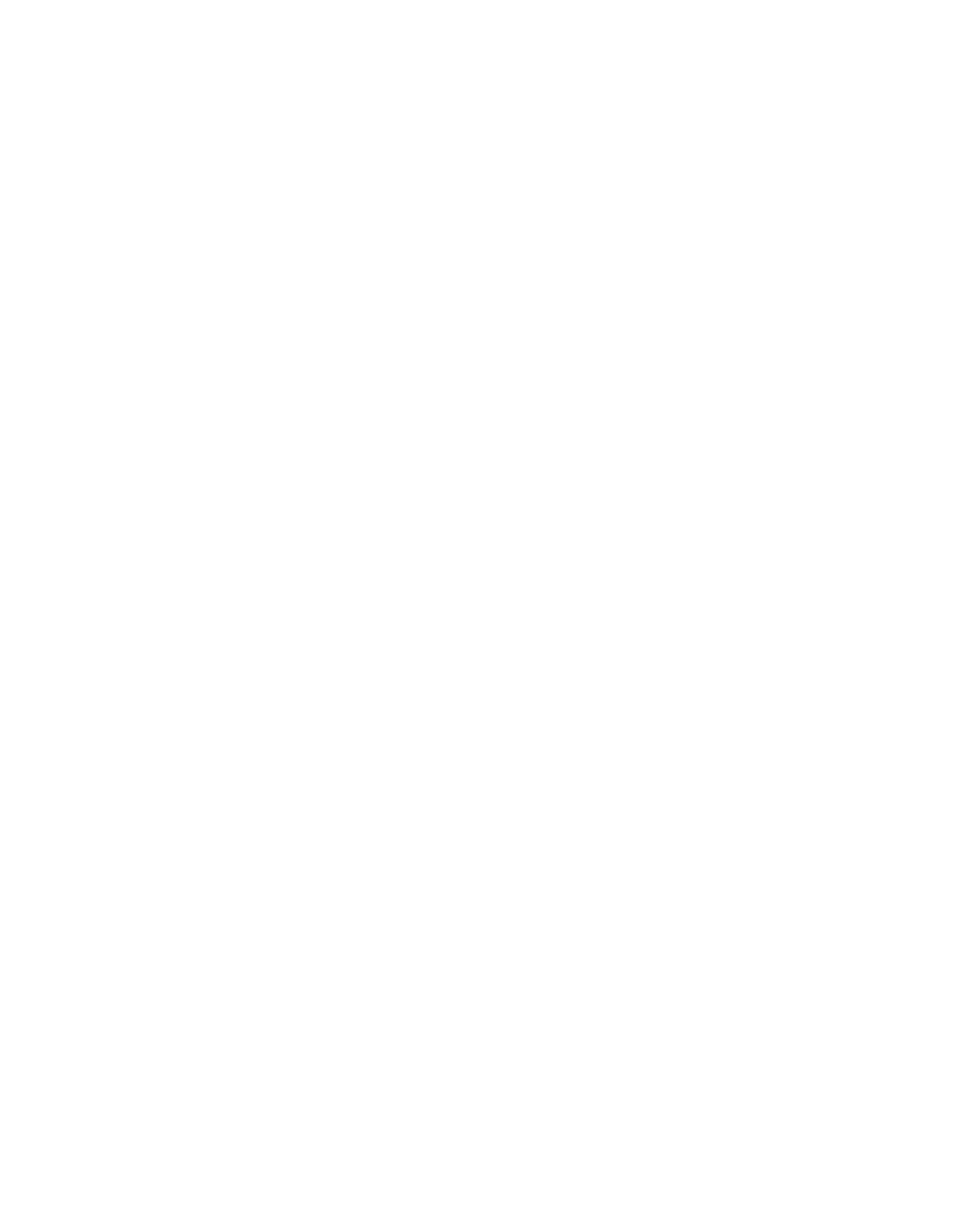# **Attachment 1—Summary of Chemicals of Potential Concern and Interim Cleanup Action Plans for Agreed Order Sites**

The City of Bothell is currently under an Agreed Order (DE 6294, 6295, and 6296) with the Washington State Department of Ecology (Ecology) to provide cleanup action at three sites (Bothell Landing, Riverside, and Paint and Decorating) where there has been a release or threatened release of hazardous substances.

The following provides a brief description of existing environmental contamination and planned interim actions for the three AO sites:

# **Landing Site**

The primary contaminants of concern in soil at the Landing site include:

- Total petroleum hydrocarbons (gasoline-, diesel-, and lube oil-range)
- Aromatic hydrocarbons (benzene, toluene, ethylbenzene, and xylenes)
- Semivolatile organic compounds (SVOCs; including naphthalenes)
- Metals (barium and lead)

For groundwater, chemicals of potential concern include:

- Total petroleum hydrocarbons
- Aromatic hydrocarbons
- Halogenated volatile organic compounds (HVOCs; from upgradient sources)

Remedial Investigation (RI) results for the Landing site are summarized below.

- Petroleum contamination in soil and groundwater at the former gas station area is relatively well defined within the parcel boundaries. Soil contamination extends into the SR 522 right-of-way where it is less well defined. The extent of the contaminated groundwater plume is limited to the vicinity of the Rotunda Park (similar to historical conditions).
- The backfill around the Horse Creek culvert does not appear to be a preferential pathway for contaminated groundwater.
- Horse Creek surface water does not appear to be significantly affecting nearby surface soils or groundwater.
- HVOCs, including tetrachloroethylene (PCE), trichloroethylene (TCE), and breakdown products, are migrating on to the Site and are present in groundwater throughout the central and northern portions of the Site. Concentration distributions indicate that the HVOCs are migrating from an upgradient source..

The proposed interim cleanup action at the Landing site includes excavation and removal of contaminated soil between 3 and 10 feet below ground surface (bgs). The interim action will consist of excavating an estimated 3,400 cubic yards of contaminated material and hauling the material to an offsite permitted facility for disposal. Groundwater is located at approximately 6 feet bgs; therefore, dewatering will be required to complete the excavation. Dewatering water will be treated to remove sediments and contaminants to meet discharge standards before being discharged to the sanitary sewer. Residual groundwater contamination will be treated using  $\text{ORC}^{\text{TM}}$  to promote natural degradation of the petroleum compounds, and groundwater monitoring would be conducted quarterly for 1 year following the interim action.

It is anticipated that removal of the contaminant source and groundwater treatment would result in a shrinking groundwater plume. Final cleanup actions may be needed in the future to address any soil